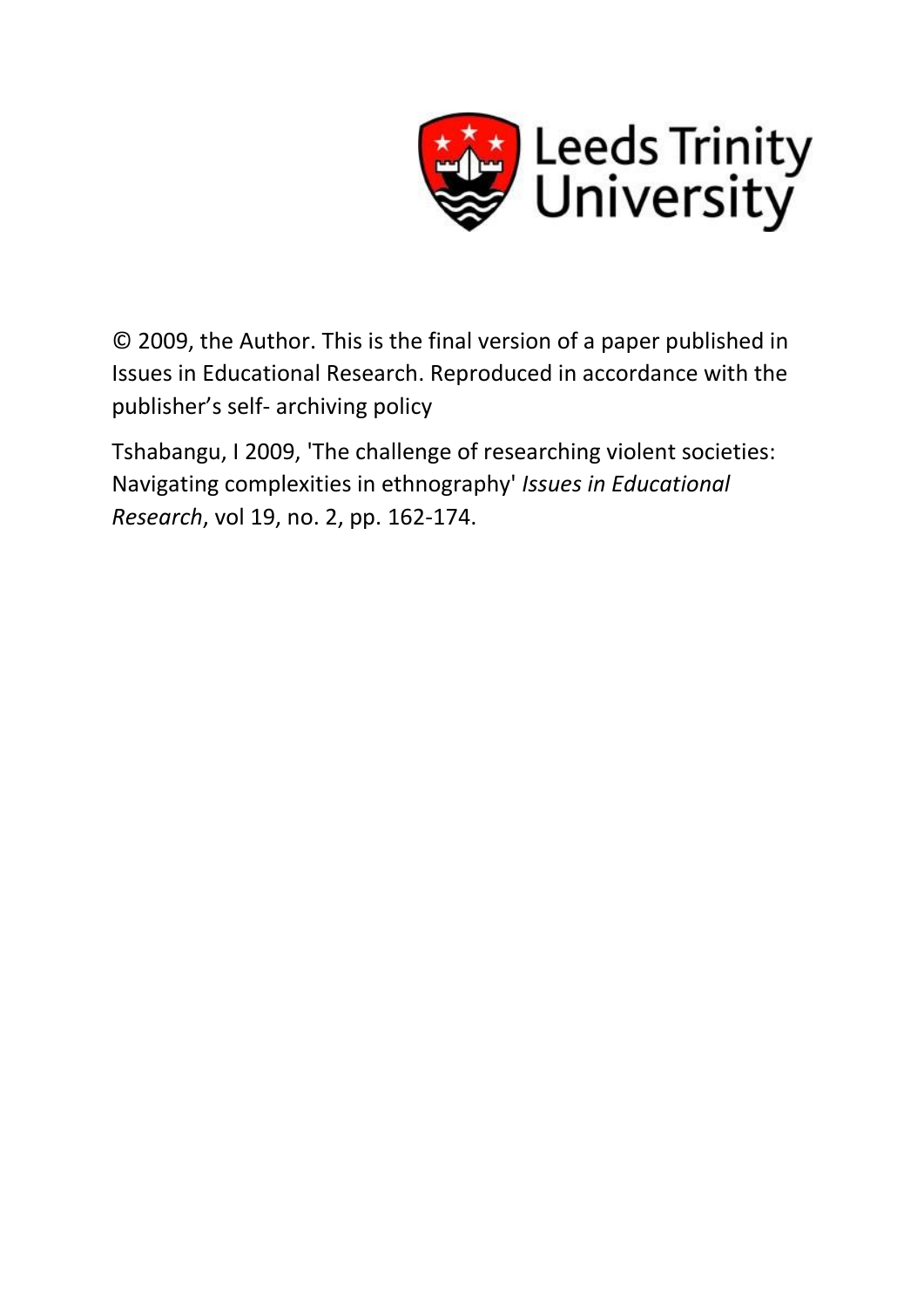# **The challenge of researching violent societies: Navigating complexities in ethnography**

#### **Icarbord Tshabangu**

*Institute of Education, Manchester Metropolitan University*

Through use of a recent study researching democratic education and citizenship in Zimbabwe, this paper examines the methodological dilemmas and challenges faced by an ethnographer, particularly by a research student in a violent context. The article posits a bricolage strategy to navigate some of the dangers and methodological dilemmas inherent so as to bring about rigour in an environment empty of convention and lacking the rule of law. To navigate such societies ridden with violence and conflict, the bricolage strategy used a multidisciplinary approach, part of which included triangulation, mixed methods, distance and insider status. These research strategies are discussed in this paper and recommendations posited.

In a study of citizenship and democratic education in Zimbabwe, the endemic culture of violence was found unsafe and inhibitive in exploring participants' social worlds. The main goal of the original research study was to assess and establish levels of democratic education in the secondary schools and whether these impacted on or were impacted by levels of democratic citizenship in the country's macro-politics (Tshabangu, 2008). The study occurred under a dark cloud of publicised animosity where the Zimbabwean regime had declared as 'enemies of the state' most western administrations, some Non Governmental Organisations, human rights lawyers, teachers perceived to support the opposition parties, white farmers and some civic leaders and researchers perceived as pro democratic forces in the country (Raftopoulos, 2003; Kibble, 2003; Human Rights Forum, 2003 - 2008). Many activists in this area had continued to suffer persecution of one form or another, in some cases leading to death (Human Rights Forum, 2003 - 2008). The regime had also embarked on an incessant drive to 'Zimbabweanise' its citizens in a partisan way such as in the 're-orientation' programmes for some teachers, head-teachers and young people under the guise of National Service (Ranger, 2004). The original research study further established a high incidence of polarisation in communities; violence within the schools' micro and macro-politics and the politicisation of the knowledge economy and of some civic institutions, where some citizens were ubiquitously labelled as 'traitors' for holding different views from the status quo (Tshabangu, 2008).

Doing research under these forces of conflict and political strife posed an enormous challenge and impediment to the research process since there is lack of methodological study on researching conflict and violent societies (Porter, et al, 2005; University of Ibadan Conference, 2002). Using insider status and reflexivity due to prior knowledge working in the field under study, a bricolage strategy (Kincheloe & Berry, 2004) was deployed to navigate an otherwise complex research activity with risk to life.

While affirming ethnographic principles such as *in situ* to be in the field (Lofland, 1976), 'performing incompetence' (Vail, 2001) and producing 'deep descriptions' (Wolcott, 1994) the use of the bricolage strategy in the original study provided an ethnographic paradigm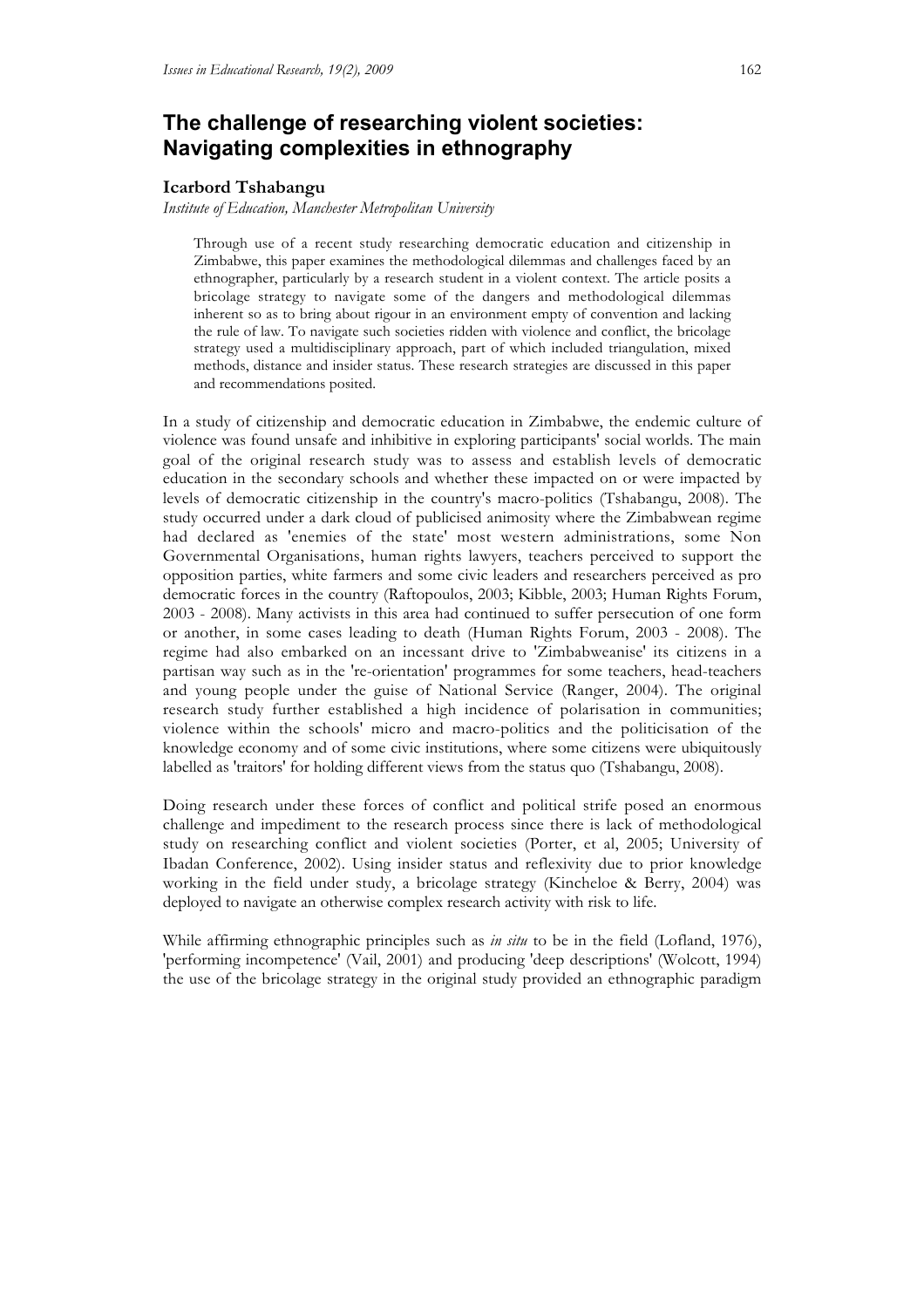shift through use of a multidisciplinary approach comprising of mixed methods, triangulation, distance and insider status which led to a collection of numerous forms of data as stated under research design.

This paper therefore examines the challenges of doing ethnography in an environment empty of convention and how a meaningful research activity can be made possible through the bricolage strategy which is posited as effective and complementary to ethnography in discovering 'what's going on here' (Goffman, 1974; Wolcott, 1994).

# **The challenge of methodological complexity**

As part of a bricolage strategy, Vail (2001) bids ethnographers to look at observing from afar as one of many tools in a well rounded ethnographer's potential tool kit. In ethnographic studies the methodology often demands that the researcher be 'there' and immersed in the field studied (Lofland, 1976) so as to produce deep descriptions that share in the sorrow and joy, pain and conflict, that are an integral feature of social life (Sanders, 1998). In view of the challenges faced in researching violent societies (Porter et al, 2005) and the 'messiness' in ethnography (Smith, 1998; Vail, 2001), the strategy of bricolage provides for navigation that is inquiry led (Kincheloe & Berry, 2004). Such a paradigm in ethnography may be seen as complementary and non-reductionist in its navigational and accountable approach as it seeks to apprehend an unconventional research field. It is noted therefore that any retreat to 'set methods' may end up restricting our understanding of the complexity and multiplicity of meaning (Denzin & Lincoln, 2000; Parker, 1999) or our notions of validity (Hammersley, 1984).

## **The challenge of researching violent contexts**

Although Zimbabwe may not be like Kosovo, Afghanistan or Iraq, it was noted that the country existed under the tight grip of dictatorship and had militarised all organs of state to sustain a form of illegitimacy (Raftopoulos, 2003). Furthermore, in the 1980s, Zimbabwe had experienced what Kosovo, Rwanda and Burundi experienced in the 1990s, allegedly recording over 20,000 deaths through a form of ethnic cleansing dubbed 'Gukurahundi' (Human Rights Forum, 2003; Sisulu 2007; Stiff 2002). Most observers seemed to acknowledge that the lack of leadership renewal in the country and the tightening grip on power was heavily premised on fear of possible repercussions related to the 1980s massacres and other subsequent acts of human rights violations and quite recently the political violence after the March 29, 2008 general election (Human Rights Forum, 2003 - 2008). These issues are brought to the fore so as to help put into perspective the gravity of seeking to conduct research in an unconventional environment where the rule of law has been suspended or is applied selectively and where one as a researcher, based on the subject pursued is most likely to be labelled 'an enemy of the state', and as such be persecuted, as are some journalists, teachers, lawyers and researchers in Zimbabwe (Hemel & Menkiti, 2006; Human Rights Forum, 2003 - 2008). In such a hostile environment there may be need to apply a strategy of bricolage so as to sustain the inquiry and achieve rigour.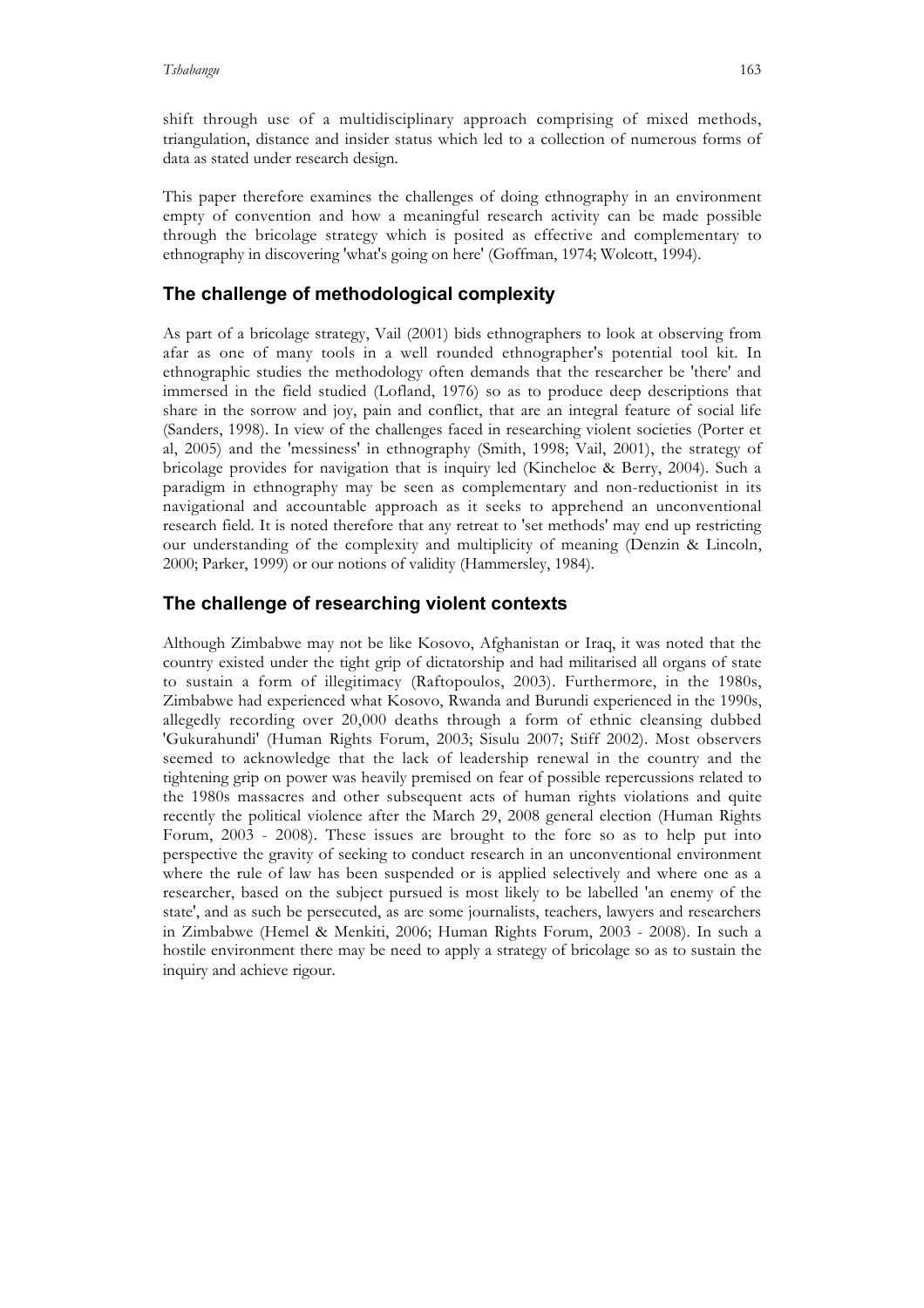It is noted that most research is often seen as political (Hammersley, 1995). In a conflict zone the politicisation of research work especially on issues of democracy and citizenship, may be magnified raising the stakes even higher and thus negatively contribute to an already emotive environment. Some researchers such as Ferrell in 1998 and Scarce in 1995 have been subjected to arrest and jail time respectively (Vail, 2001). Others record incidence of gunplay (Sanders, 1998) and detention in Zimbabwe (Hemel & Menkiti, 2006), thus curtailing the effectiveness of an inquiry. Researching in Kosovo, Moore (2003) observed that in a conflict zone there are paradoxical storms of counterproductive action, which encourage division of people into groups of 'us and them'. He further noted that one's own position is also of importance when researching in a conflict zone. Tourists in war zones do not exist and the researcher should remember he or she is not merely an observer. As such research in ethnic war zones is qualitatively more difficult and the researcher must be aware of the problems of working in an environment empty of convention (Moore, 2003)**.**

It is highly probable that by going into the field to carry out the empirical study, one might ironically impede rather than facilitate the enquiry. It is possible that in seeking to do well, by researching violent societies desiring to establish understanding, we can inadvertently worsen a bad situation (Revival, 1999). The research process makes one an active participant in the raging conflict and thus threatens effectiveness and may undermine the study. It should be noted also that such 'dangerous' participation often occurs in the background of suspended societal norms and where the recognition of rights are endemic problems (Moore, 2003).

To navigate methodological minefields and danger to self and participants some research students have used case studies for countries such as Sri Lanka, Liberia, and Afghanistan so as to navigate the often difficult demands of having to address all levels of authority or having to contact people in power to gain access, which they say, is a highly politicised act (Revival, 1999). Some research students have used emails and telephones communicating with Non Governmental Organisations (NGO) in the field to learn of the current situation and also using NGO officials for follow up processes. It is observed that personal safety is paramount for research and that one should never send someone to do things one would not do oneself (Revival, 1999). It may be imperative therefore that the researcher negotiates with trusted designated assistants in the field as to what is probable and what approaches would not cause harm to participants as will be illustrated later in this paper. In the next section, the paper explores what the strategy of bricolage entails.

# **Understanding the bricolage**

The strategy of bricolage in research entails navigation. This is where the research design and application is not bound by rigid, orthodox methods developed outside the demands of the inquiry, but what works best while sustaining rigour in the study (Kincheloe & Berry, 2004). Smith (1998) observed that we are living in a very complex and rapidly changing world, and that social science and research should not exist in a vacuum, which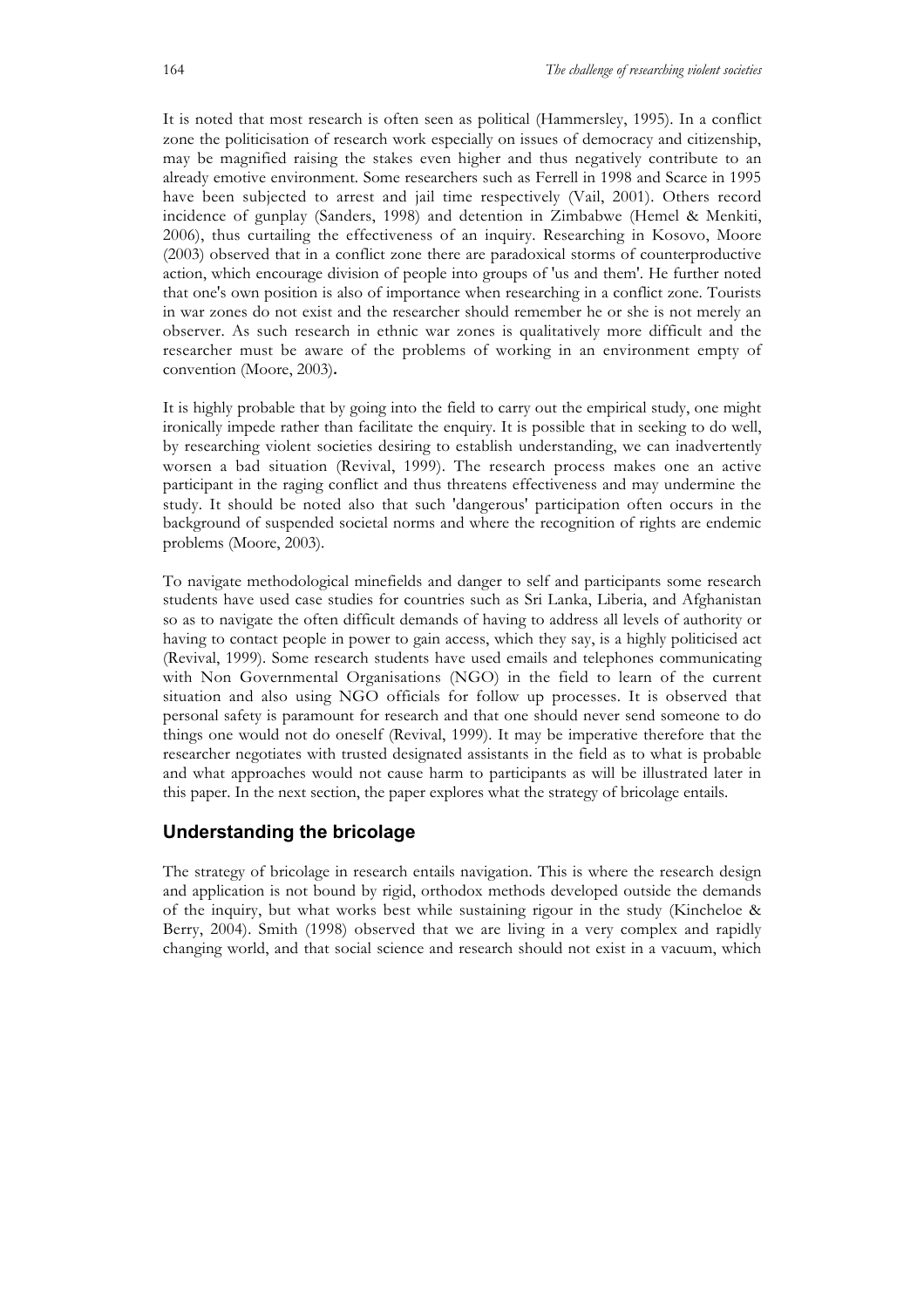led him to conclude that studying social existence with some degree of success involves recognising and responding to a series of challenges.

The application of a bricolage strategy in ethnographic research is non-reductionist but helps to contribute in the extending of already existing orthodox methodological boundaries in ethnography. The key in this paradigm shift is multidisciplinarity as noted earlier. The search for 'true' meaning in any given phenomenon often presents difficulty, and particularly more so in a non-conventional setting such as in conflict, thus requiring 'navigation' or 'bricoleurship' (Kincheloe & Berry, 2004). Such bricoleurship does not imply that 'everything or anything goes' as Bridges (1999) observed in his critique of postmodernist research and as Lather (1991) comments of praxis in research. It is therefore noted that the bricolage strategy is founded on, and starts from the old, orthodox qualitative ways of doing research, but stretches out to the new and flexible ways so as to meet the demands of the inquiry in accountable and credible ways. Kincheloe and Berry (2004, p.11) described this process as operating "between the constructed and discovered knowledge work in a way that understands the blurred line." The use of the term 'blurred line' further reflects the epistemological and methodological complexities or 'messiness' in interpretive research, hence the strategy of bricolage. In this approach, the field becomes a determining factor as to what methods and methodology are usable.

### **Judging the bricolage**

In its quest to apprehend studied phenomena, the bricolage does not claim or argue for 'the truth, the whole truth, nothing else but the truth' but attempts to establish deeper meanings and understanding of phenomena, which might otherwise be hidden if traditional approaches were used in unconventional settings. A key in the judgement of an inquiry is the issue of validity. It is noted that Bridges's (1999) outline of a correspondence theory of truth is not generally suitable to the strategy of bricolage. In fact the quest for criterion validity is often seen as incompatible and anathema to basic philosophical assumptions of the qualitative tradition (Hammersley, 1992). Such rejection of criteria does not necessarily seek to undermine the possibility that some methods are more effective than others in producing valid knowledge, but is against founding notions of certainty and absolutism in our understanding of a complex world with varied social worlds. In seeking to judge the bricolage, care should be taken not to impose permanence in approaches. Since criterion validity in the quantitative tradition is often about producing assessments that are 'beyond all possible doubt', the bricolage is not about establishing truth but understanding of varied perspectives. Furthermore, in judging the bricolage effectiveness the issue of 'relevance' (Hammersley, 1992), may also be a key. The question is to what extent do the findings of a bricolage led inquiry resonate strongly with the experiences of those in the studied social worlds? And to what extent does its flexible and multidisciplinary approach establish deeper meanings than otherwise possible in traditional approaches?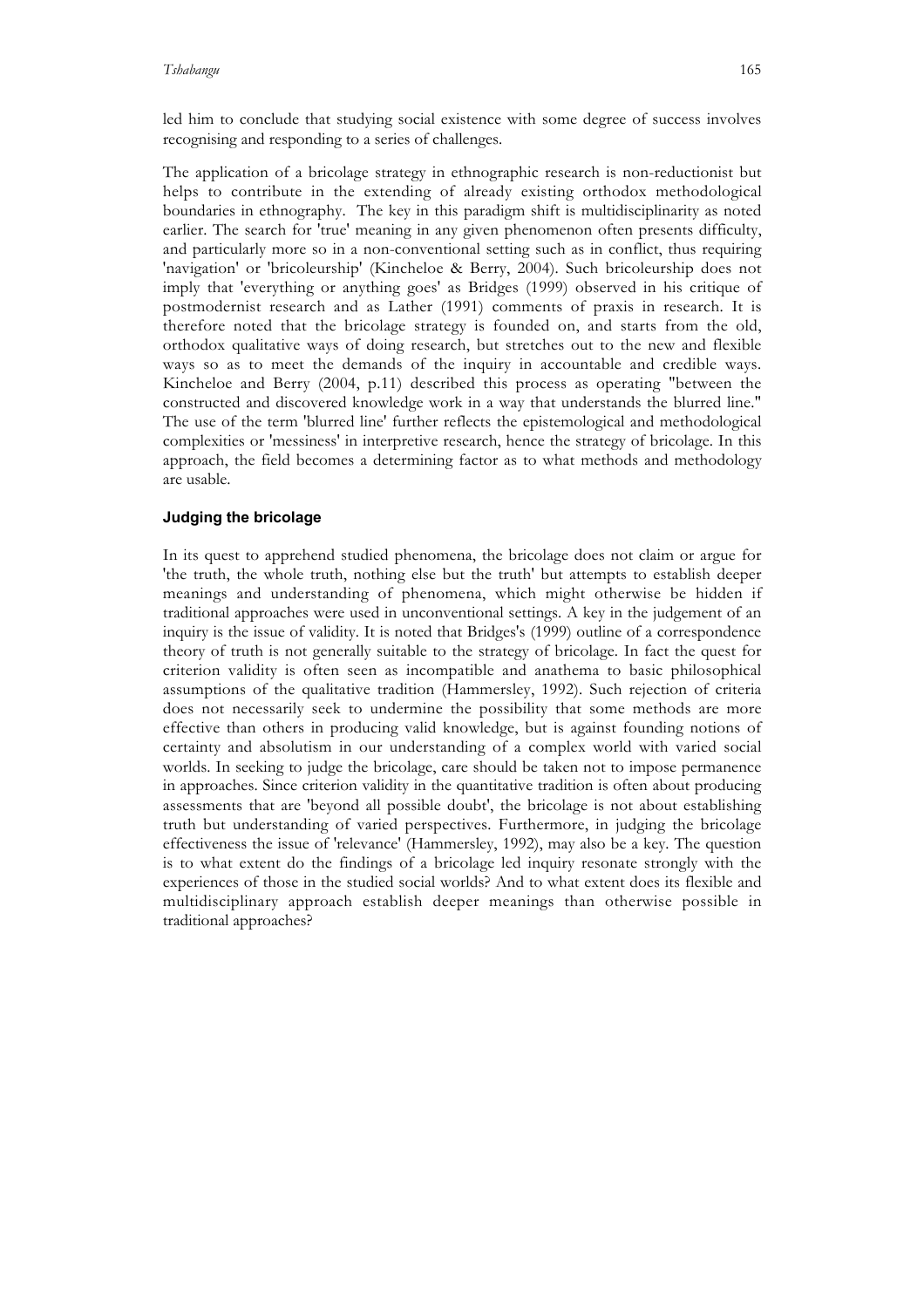#### **The researcher as a bricoleur**

The bricoleur asks, "Should ethnography be done only in this way?" Kincheloe and Berry (2004) observe that such cynicism stems from the desire to dispel the notion that chronological, ordered methods get us to the 'right place' in academic research. In view of the evolvement of historical moments in qualitative research (Denzin & Lincoln, 2000), that is, from the traditional period of positivism and objectivity (colonial research) in the 1900s to the Seventh moment (De Beer, 2003) in the 21st century (celebration of diversity) methodological monism (Eisner & Peshkin, 1990) is discouraged, especially for the bricoleur. Kincheloe and Berry (2004, p.2) stated that bricolage exists out of a respect for the complexity of the lived world and that "approaching research as a power driven act, the researcher as bricoleur abandons the quest for some naive concept of realism, focusing instead on the clarification of his or her position in the web of reality and the social locations of other researchers and the way they shape the production and interpretation of knowledge".

In the search for meaning amid complexity, the bricoleur is often conscious of the social worlds in the multicultural and the complexity which attends the research process on these issues. Kincheloe and Berry (2004) stated that like a sailor on troubled waters, the bricoleur navigates a course that traces the journey between scientific and the moral, the relationship between the qualitative and the quantitative and the nature of social, cultural, psychological and educational insight.

Though bricoleurship may still be at its infancy and as such regarded as under threat in ethnography (deBeer, 2003), Denzin and Lincoln (2000) asserted that it is concerned with moral discourse with the development of sacred textualties and desires that the social sciences and humanities become sites for critical conversation about democracy, globalisation, freedom and community. In the original study some of the contested terms under focus were for example, democracy, quality education and citizenship. It is noted that these subjects are not only slippery in nature but are also vulnerable to the volatile political landscape which impacts on methodology and may not be successfully pursued in a non-flexible way, if deeper meanings and understanding of phenomenon is to be established. The bricolage therefore creates a non-linear but dialogical and critical environment that is conducive to the signification of a rigorous inquiry.

#### **Research design**

The main goal of this research was to assess the effectiveness of the bricolage, which was used in a previous study on citizenship and democracy in Zimbabwe. In view of a successful inquiry in the original study, this current study seeks to posit the bricolage strategy as having been effective in establishing meanings and understanding amidst a hostile research environment as noted earlier.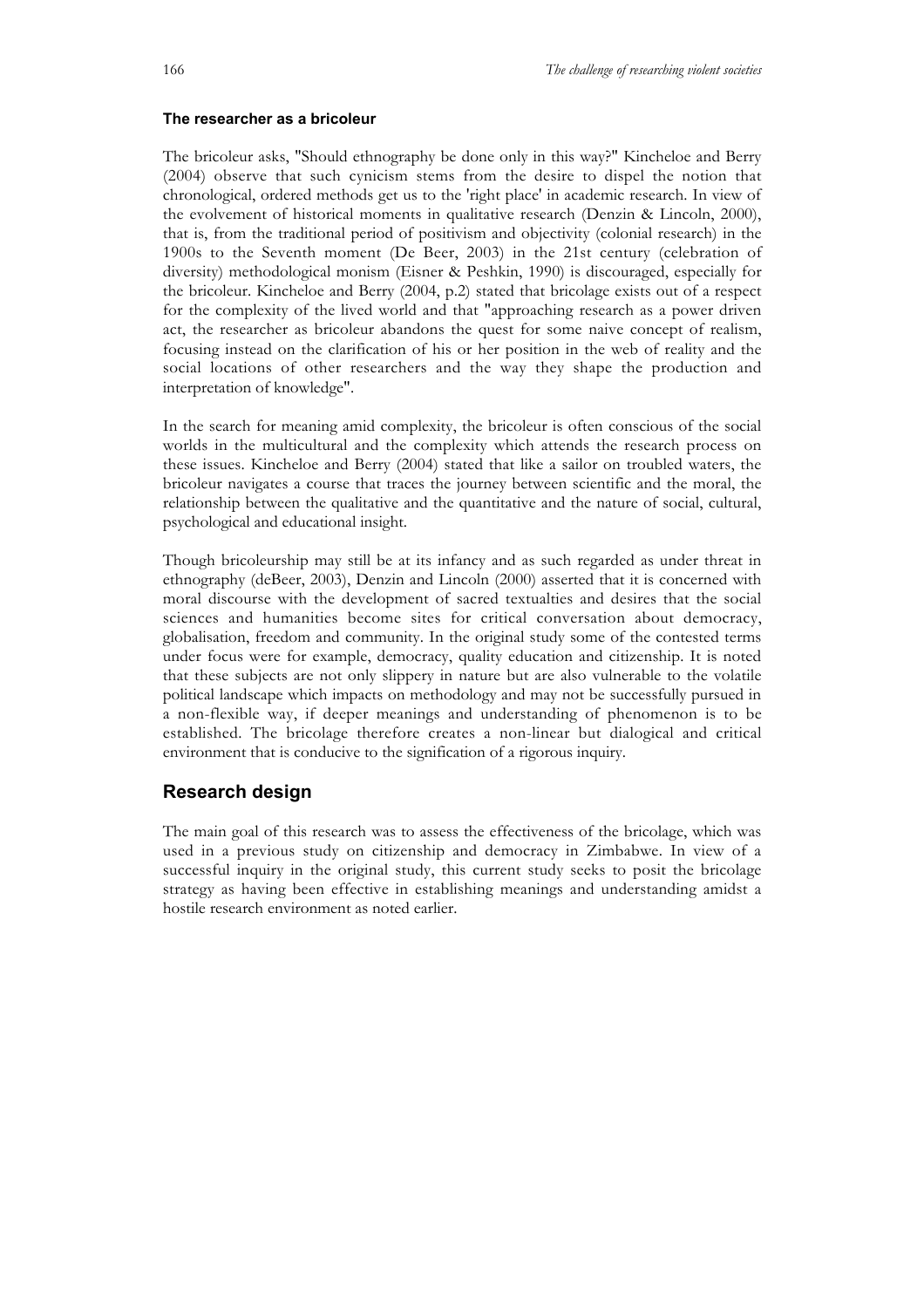# **Original study**

Premised on 8 high schools and 1 teacher training college in the southern part of Zimbabwe, the study conducted telephone interviews with head-teachers; focus groups and debate sessions with students; brainstorming with both students and teachers; qualitative questionnaires for lecturers and trainee teachers; qualitative and quantitative questionnaires for teachers and students; poetry from students; cartoons from local media and observation accounts from teachers and students. More than 360 students, 90 teachers, 36 trainee teachers, 7 lecturers and 8 head-teachers participated. The average response rate was over 80% in 12 research activities and numerous data were collected in the process. The discussion below explores further how the strategy of bricolage appropriated the above methods to greater effect.

# **Multidisciplinarity as a navigation strategy**

The key in the bricoleur's tool kit is multidisciplinarity arising from the desire to apprehend the complex social locations of studied subjects and understand their historicity and meanings from a cross sectional perspective. Kincheloe and Berry (2004) bade researchers to study the intricate layers of visual meaning from different perspectives. Multidisciplinarity is therefore the key for a bricoleur so as to produce 'deep descriptions' (Wolcott, 1994) and achieve plausibility in a study (Vail, 2001). Below are some of the research tools in multidisciplinarity, notably triangulation, mixed methods, distance and insider status. The notion of triangulation in bricolage is only employed especially with reference to how it has enhanced rigour in the study and not for criterion validity purposes as in traditional research*.*

### **Triangulation, distance and mixed methods**

In the original study, the use of some teachers as participant observers in the inquiry, provided for investigator triangulation (i.e. more than one observer). In this instance, not just the researcher was the observer but other professionals (teachers and lecturers) assisted in the research and also recorded their views on the phenomena studied. In the broader thematic analysis in the original study, the bricolage strategy enabled theoretical triangulation (Guion, 2002), where both structuralist theorists such as Paulo Freire were used alongside post structuralists such as Michel Foucault. In bricolage these theoretical tensions collapse into complicity in aid of a complex study.

Triangulation in methods saw the use of brainstorming of students and teachers, telephone interviews with head teachers, poetry from students, observation accounts from teachers and students, students' focus groups, students' debate sessions, qualitative questionnaires for lecturers and trainee teachers, qualitative and quantitative questionnaires (mixed methods) for teachers and students and cartoons from local media as part of exploring the macro-political field. There was also a triangulation of participants that is, teachers, students, lecturers, trainee teachers, and head teachers and time triangulation since the collection of data started when the researcher was still immersed physically in the field in 2001 as a teacher researcher and the study continued for six years,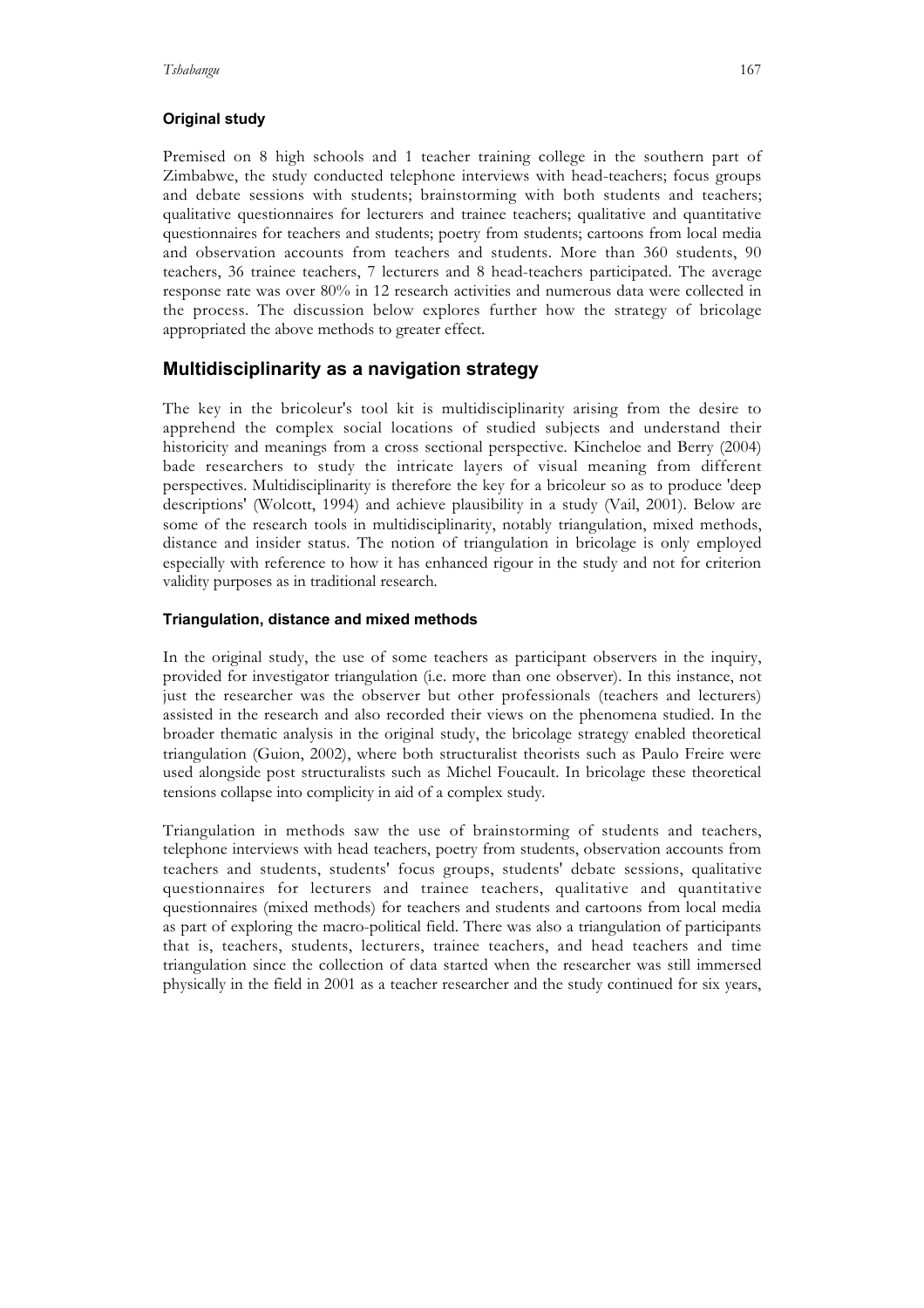part of it being done from a distance in the United Kingdom. Further vigorous and more sustained immersion coupled with reflexivity and data collection occurred from afar between 2003 and 2006.

Though being in the field is important as noted earlier, the difference can sometimes be negligible, since fieldwork by its nature is the intent behind it rather than the label itself (Wolcott, 1995). It is noted that in ethnography such use of distance may serve to fulfil the notion of 'performing incompetence' (Vail, 2001), which helps avoid the ethnographer becoming 'native'. It is noted that three years after leaving Zimbabwe, a lot had changed politically, socially and economically. Although the researcher had some prior knowledge of the field studied, in the telephone interviews with head teachers no assumptions were made on his part based on prior knowledge. In some ways this was 'performed incompetence' which is the key to ethnography. Lines of inquiry were followed up even on some phenomenon, which may be seen as trivia to the insider. Researching from afar may therefore demand that the researcher has previous and deeper knowledge of the studied social worlds so as to recognise the sorrow and joy, pain and conflict, spoken of by Sanders (1998). Without such roots the novelty, performed incompetence, and problems of isolation and temporal constriction could all raise the justifiable concern of those who read the research (Vail, 2001). Furthermore, it is noted that stepping back from intense emotions like fear and repulsion, particularly in conflict, is often necessary in analysing data, (Vail, 2001), a feature only possible where the constrictions of distance are used to advantage.

#### **Insider status, bias and trust**

One of the critical factors in researching from afar is insider status, which places the researcher in a position of knowing which geographical areas; institutions; participants and individuals may support and enrich the study without causing further strife or danger to self and participants.

Finch (1993, cited in Hammersley, 1993) observed that when she was researching amongst clergymen's wives they felt content and at ease through her notifying them that she was also a clergymen's wife. Most teachers and head teachers hardly offered any reservations about my requests and I conclude that it was partly because they saw me as 'one of them' and possessing an 'insider status' (Vail, 2001; Sanders, 1998). I always strived to act morally, not seeking to benefit at others' misery or expense (Gilligan, 1982) and they trusted me. Throughout the original study I tried to maintain that trust. Since issues of democracy and citizenship invariably pose a spectre of bias, and fear of indoctrination (Carrington & Troyna, 1988), the original inquiry was conducted in a way that respected respondents' different views and recorded these as they were, without abusing my power and privilege as the researcher. Even though immersed in the group studied for almost ten years I never took undue advantage of that length of time to drown others' voices from the field. It is noted that different people will often experience different things. And even if they experience the same, they will most likely interpret the experience differently (Hammersley, 1984).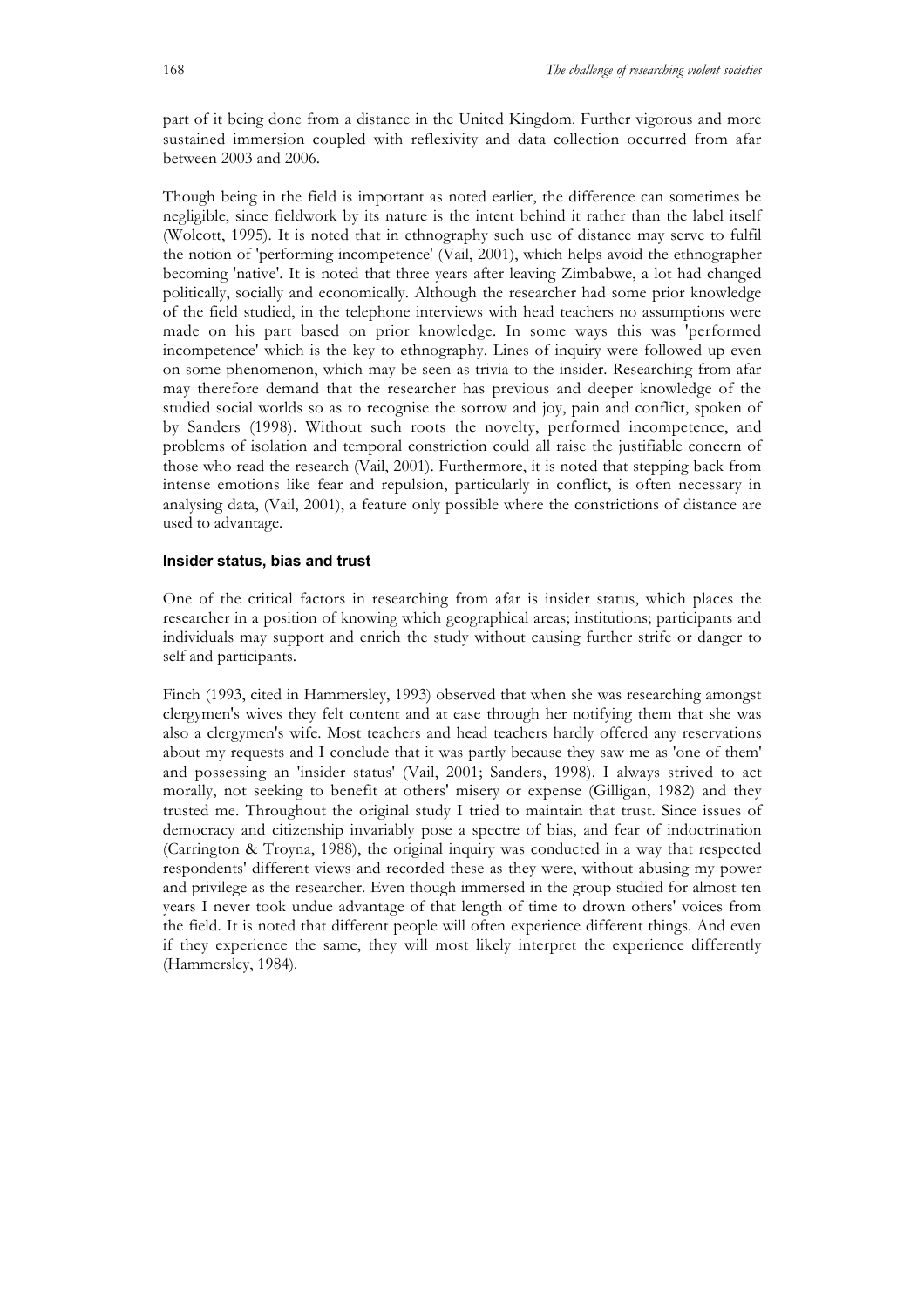Insider status is critical, since the unfettered collection of data may not be possible in conditions where surveillance, brutality and intimidation are present. Sometimes data collection may be done with the full knowledge of participants' superiors or in an unobtrusive way (Lee, 2000). Senior and trusted participants such as some teachers, lecturers or elders in rural communities may help the researcher in the distribution and collection of research material. It is noted that because of the insider status that the researcher had within the field studied, it proved less difficult navigating potential dangers and the data generated proved somewhat a success.

Taking into account that in violent societies secret agents often infiltrate institutions such as schools and government departments, it is therefore noted that a researcher's line of enquiry might easily arouse concern in some quarters. There is need to adopt cautious and sensitive lines of enquiry as a means of researching what might be a sensitive subject.

Based on insider knowledge, one may suspend or re-negotiate the task in light of risks involved. A good example in Zimbabwe was when such tasks coincided with political elections, often mired in violence. Participants may therefore fear reprisals if they are perceived to be involved in a quasi-political research activity. In relatively less violent periods teachers for example may still fear children of some hawkish government officials in cases where they are tasked to record children's debates on political or economic issues. In most situations insider knowledge offers a more effective way of achieving tasks amid such danger and complexity, navigating what could be potential minefields for an ethnographer who might lack insider status and knowledge of the field. It is noted that in most violent societies, the researcher may be denied access to the field of study or grudgingly given permission only to be curtailed and restricted often with risk to life. It is important that the bricoleur should continue to seek other means, working in ways that preserves the safety and security of his or her participants but at the same time sustaining a plausible inquiry.

The multidisciplinary approach in bricolage thus avoids some allegations of reductionism but strives for rigour amid complexity (Kincheloe & Berry, 2004). Without the strategy of the bricolage, the research efforts in a polarised and politically violent research field would have been compromised, or even wholly negated. In this light the bricolage strategy is viewed as having achieved novelty and success in establishing better understanding on challenges facing citizenship and democracy in Zimbabwe.

# **Ethical issues related to researching in conflict**

It has been noted that researching conflict and violence ridden societies often pose complex challenges both methodologically and ethically. Beauchamp and Childress (1994) cite four basic principles in ethics, namely; respect for autonomy (exercise no coercion), non-malfeasance (doing no harm), beneficence (doing good) and justice (using fair and just methodologies or strategies). Bearing these four principles in mind, below are some of the ethical considerations related to researching areas in conflict.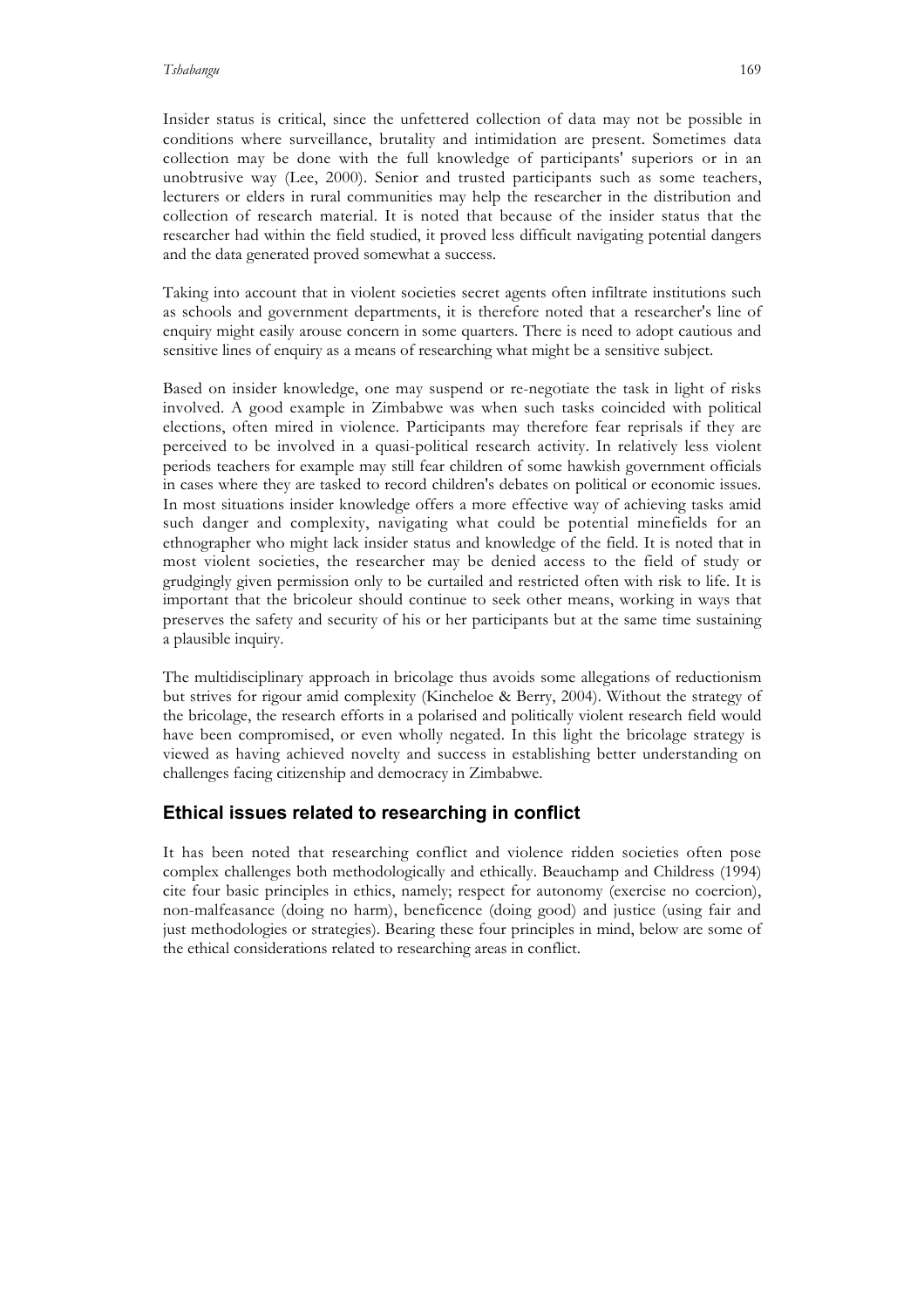The use of insider status and direct assistance from local senior persons was seen as ethically plausible in that it allayed fears from some participants and may have boosted their confidence in an environment that is filled with fear and mistrust and perceives freedom of expression as anathema. The senior persons referred to above were selected based on insider knowledge that they were above reproach and were generally seen as level headed amongst participants. For example, it might be an unjust strategy and also likely to cause harm if a well known aggressive political activist in a conflict zone is used as a helper. The study may be perceived as partisan and in a bad light. It is also a factor that mobilising such networks in order to generate data in such a conflictual environment is the only way of continuing research as an activity. Some compromise may be a necessity when conditions are as bad as they can be in a conflict zone.

Researching from afar may necessitate that some funds be distributed to all those directly assisting. It could be seen as unethical as well as detrimental to the study to expect them to foot some or all of the bills particularly in view of the hostile economic challenges they may face daily in an area ravaged by conflict. Where funds had to be distributed (or prizes given) this was done fairly with no bribery implications.

In situations where government policy allows interception of communication, caution may need to be taken, particularly in telephone interviews and use of emails, as failure to do so may cause harm to participants. It is important that participants in telephone interviews and in other recorded research activities give their consent to be recorded and be allowed to terminate proceedings as and when they feel like. In some situations they may only volunteer information off the record and the researcher may have to take notes or adopt other strategies. At the time when I telephone interviewed the head teachers and used emails, the law allowing interception did not exist; otherwise it might have caused harm if intercepted. It is noted also that the head teachers consented to be recorded on tape and were free to opt out or state certain things off the record.

Seeking consent and gaining access, particularly from government authorities can be a ritualised process in a conflict zone due to hostile polarity and mistrust. It has been stated earlier that the researcher's insider status in some of the schools studied, made access less difficult and at least possible. In some institutions the researcher may have to wholly depend on junior personnel and not a hawkish senior figure for consent and access. As an ethical general rule it is advisable that the introductory part of all distributed material, such as questionnaires, should address individual participants politely, seeking their consent to participate in the study and thanking them at the end.

Participants should also be promised anonymity (Radnor, 2001). This is particularly crucial in a politically violent society in that it protects their rights and avoids recriminations. The senior participants designated to assist the researcher should also be conscientised to exercise impartiality such that the study is not seen as advancing certain agendas, but that it is professionally seeking to understand better a given phenomena. As one of its ethical goals, the research study in a conflict zone should avoid engaging in a violent agenda since to do such may be seen as malfeasance and catastrophic to both the study and the participants' well being.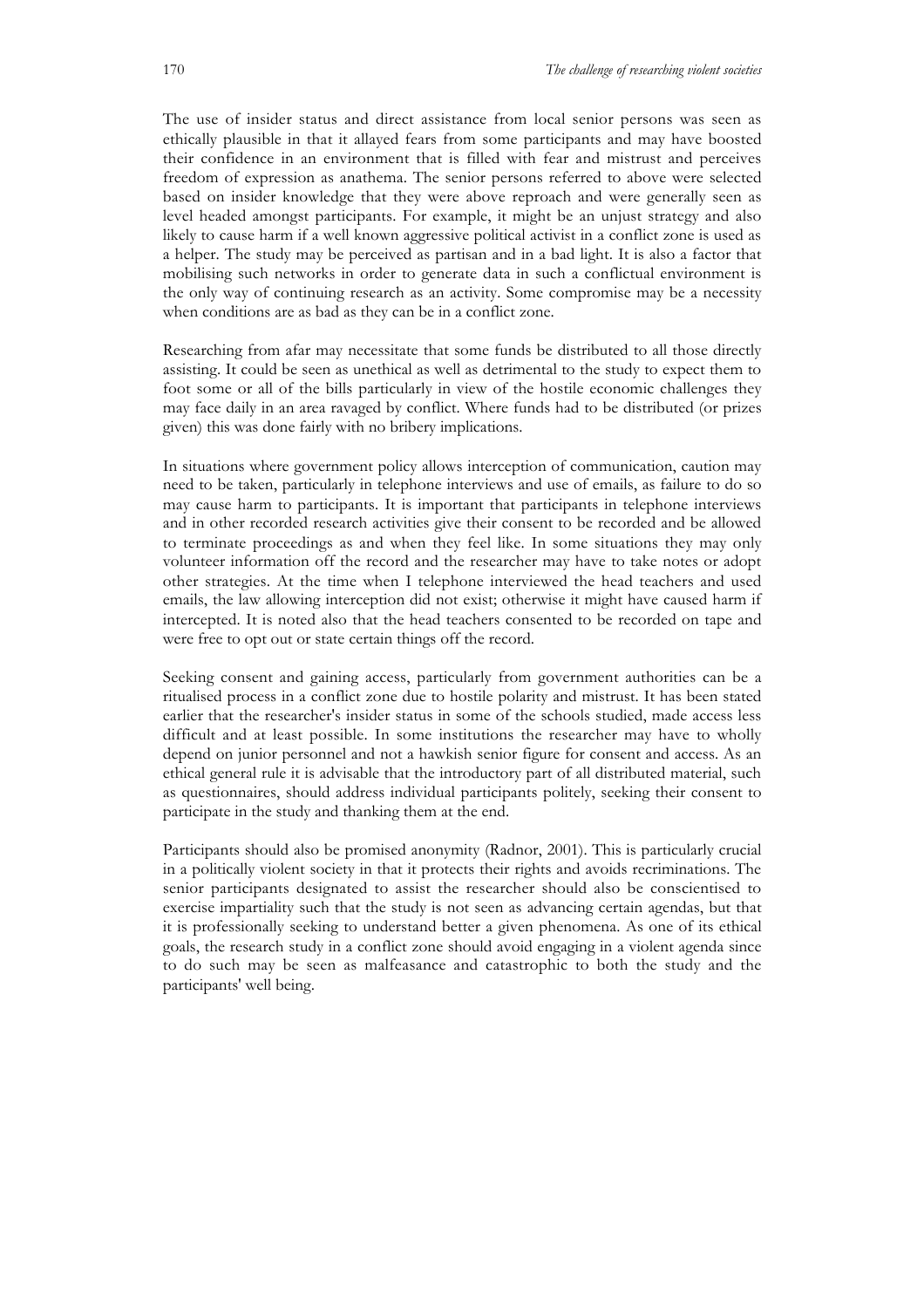One of the ethical challenges faced by those who research societies under conflict and violence is that the participants who volunteer information often do so at risk to themselves with the hope that such research is part of a process meant to end their misery (Smyth, 2001). It becomes morally binding therefore that a researcher in a conflict zone finds opportunities for information dissemination and where possible incorporation into policy making or conflict resolution processes.

# **Uncertainty and navigating some limiting factors**

It is noted that unless communication with participants is effective, the progress of the inquiry may suffer. Sometimes gatekeepers may not have email accounts. In such a situation a person contactable through a phone may be better. Though it may sometimes be seen as nagging, constant follow-up is a prerequisite particularly where research is being completed from a distance. This often helps to avoid delays at various levels in the communication chain. Since there is greater uncertainty in conflict zones, delays are sometimes unavoidable, such as during a military operation or a volatile political campaign, these have to be accepted for the safety and security of participants. My original research study took an extra two years as a result. Depending on the scale of the challenge, the researcher may have to re-negotiate the research boundaries and time-scales; change or re-order assistants; introduce new research instruments while maintaining rigor in the study. Keeping in mind holidays and busy time schedules in the life of institutions studied or seasons in the case of farming rural communities may prove necessary, if one is to maximise the best support available.

Working with gatekeepers and assistants in institutions under study also places one in a position akin to a manager. Rather than just consider their efforts, one also needs to think seriously about motivational aspects. At times it may be wise to devise group prizes or rewards for students or for a school, for example in poetry. Without some of these motivational tools, the study might suffer. These motivational efforts ought to be done ethically without appearing to be bribing participants. Some poor but academically gifted students may be helped in this process. As noted earlier, the economic conditions in a conflict zone are generally tough. The researcher should therefore be conscious of the fact that his or her failure to provide resources may impact negatively on the study. These may include providing writing materials, postage fees and meeting distribution and transportation costs.

To ensure effectiveness in the completion of tasks, it is important to give clear guidelines to those assisting in the research, so as to alert them to key issues and some ethical concerns, such as dealing with participants. For example, forcing participants to complete a certain task would be seen as anathema to the voluntaristic and democratic ethos of any study, more so in an environment were participants may be traumatised by conflict. To counter fatigue on the part of local assistants it may help to always co-opt two or more helpers in an institution. This may also be ideal where the study is longer and some helpers are due for leave. In the original study this seems to have worked very well.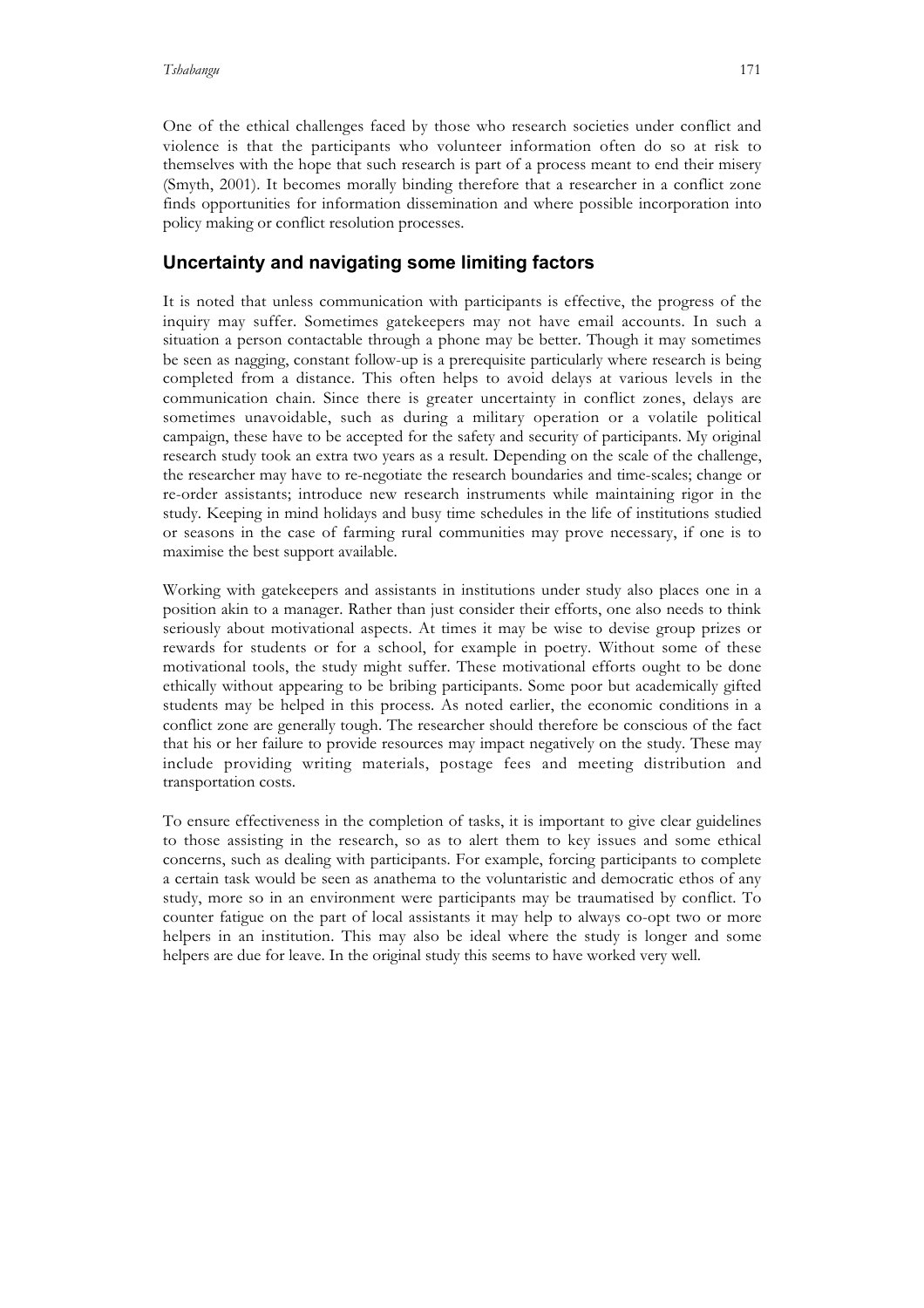### **Future research**

In future it may be readily acceptable to have a set of methodological strategies expected to research violence and conflict from afar as there exists for example in feminist methodologies. Maybe we will have something like 'snapshot', 'conflict' 'desktop' or 'guerrilla' methodologies where the methodological strategies of bricolage will be an integral part of these. It is noted that such a paradigm shift in ethnographic research opens a new epistemological ground. It may also provide for a full exploration and generation of knowledge in these methodological issues for further enquiry. Some of the knowledge development areas may include, but are not limited to the following.

- The role of local research assistants in a conflict zone
- The use and development of technology in distance ethnography
- The nature of the bricolage in ethnography
- Methods development in bricolage (e.g. unobtrusive methods Lee, 2000)
- The ethics in bricolage and researching conflict

The bricolage strategy strives for praxis in research where theories on methodology and epistemology should only be seen as an explanation of our relation to the world and not an explanation of the world. The knowledge produced in future research should therefore not be seen as a trans-historical body of truth (Kincheloe & Berry, 2004) with permanence that transcends epochs, but as provisional and in process, seen only as flexible transitional tools in the hands of a bricoleur.

## **Conclusion**

Using a previous ethnographic study on democratic education and citizenship conducted within a violent context in Zimbabwe, this paper examined the complexities that are inherent in seeking to do ethnography in violently divided societies, noting the methodological dilemmas and lack of ethical and methodological studies in this area. In reference to the multidisciplinary approach in the original study, this paper has explored how triangulation, mixed methods, distance and insider status was used to greater effect in sustaining a rigorous inquiry amidst a violent research field. Several suggestions have been made on navigating some of the ethical and methodological challenges while maintaining rigour in the study. In view of its effective complementary nature in the original ethnographic study, the bricolage strategy is posited as a potentially plausible alternative in a well-rounded ethnographer's tool kit in apprehending an otherwise complex study.

### **References**

Beauchamp T. L. & Childress J. F. (1994). *Principles of biomedical ethics*. New York: Oxford University Press.

Bridges, D. (1999). Educational research: Pursuit of truth or flight into fancy. *British Educational Research Journal,* 25(5), 597-615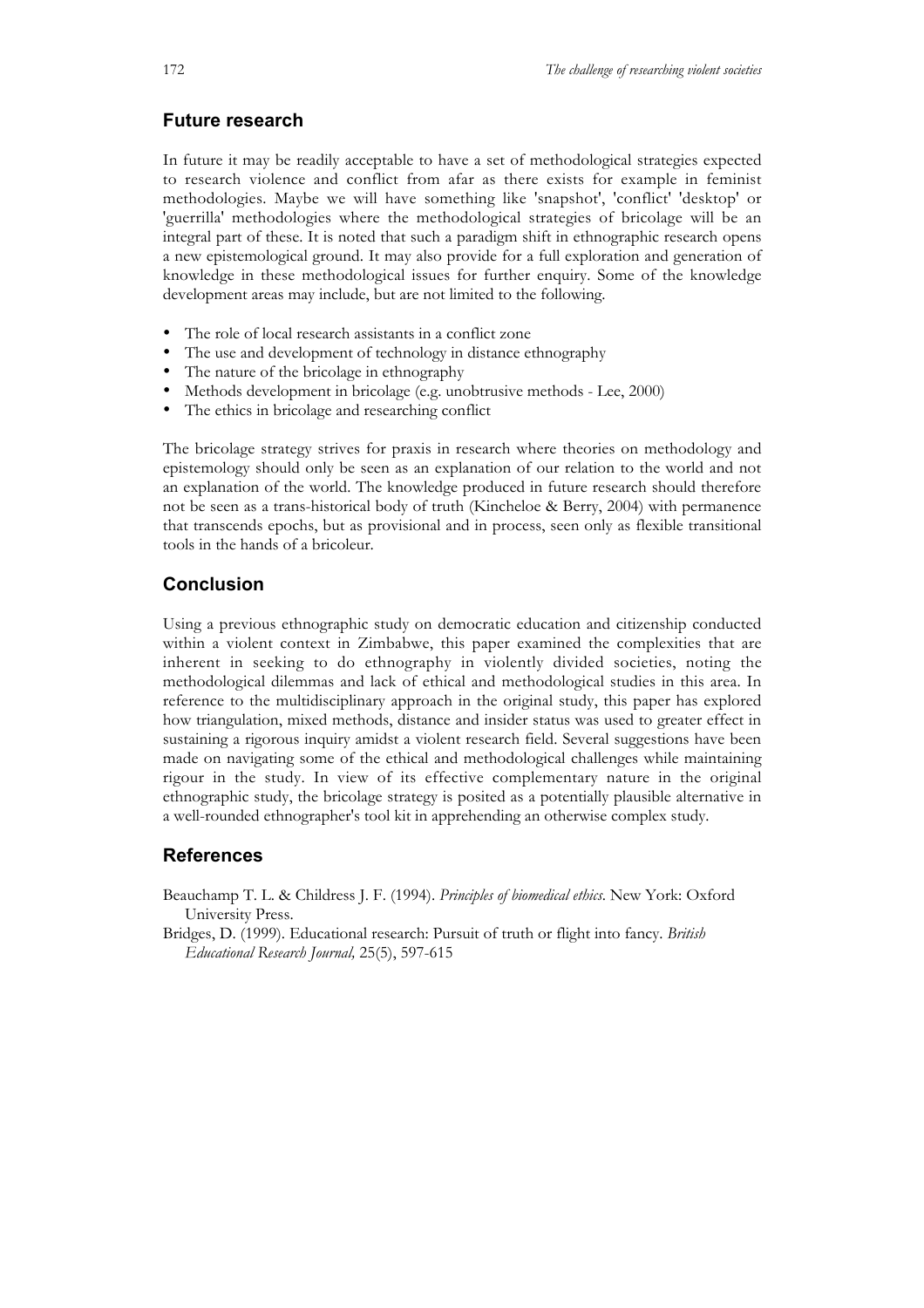- Carrington, B. & Troyna, B. (Eds.) (1988). *Children and controversial issues: Strategies for the early and middle years of schooling*. London: Falmer.
- De Beer, M. (2003). *A seventh moment bricoleurship and narrative turn to poetics in educational research*. Paper presented at the British Educational Research Association Annual Student Conference, Heriot-Watt University, Edinburgh. Educati*on*-*line*: [verifed 29 Jul 2009] http://www.leeds.ac.uk/educol/documents/00003137.htm

Denzin, N.K. & Lincoln, Y. S. (Ed.) (2000). *Handbook of qualitative research*. London: Sage.

- Eisner, E. W. & Peshkin, A. (Ed.) (1990). *Qualitative inquiry in education: The continuing debate*. London: Teachers College Press.
- Gilligan, C. (1982). *In a different voice psychological theory and women's development*, New York, Harvard University Press.
- Goffman, E. (1974). *Frame analysis: An essay on the organization of experience*. Boston: Northeastern University Press.
- Guion, L. A. (2002). *Triangulation: Establishing the validity of qualitative studies*. University of Florida: IFAS Extension Publication.
- Hammersley, M. (1984). *Ethnography: Principles in practice*. New York: Tavistock.
- Hammersley, M. (1992). *What's wrong with ethnography?* London: Routledge.
- Hammersley, M. (Ed.) (1993). *Educational research: Current issues*. London: Chapman*.*
- Hammersley, M. (1995). *The politics of social research*. London: Sage.
- Hemel, J. D. & Menkiti, N. N. (2006). *Student on research trip was jailed for five days on espionage charges*. [viewed 15 Mar 2007, verified 29 Jul 2009] http://www.thecrimson.com/article.aspx?ref=510825
- Human Rights Forum, Zimbabwe, (2003). *Breaking the silence, building true peace*. [viewed 14 May 2007, verified 29 Jul 2009]

http://www.hrforumzim.com/members\_reports/matrep/matreppart1a.htm

Human Rights Forum, Zimbabwe (2003-2008). *Monthly political violence reports (2001-2008).* [viewed 14 May 2007, verified 29 Jul 2009]

http://www.hrforumzim.com/frames/inside\_frame\_monthly.htm

- Kibble, S. (2003). *Zimbabwe: Identity, security and conflict.* [viewed 8 Nov 2005, verified 29 Jul 2009] http://www.brandonhamber.com/documents/docs-zimkibble1.htm
- Kincheloe, J. L. & Berry, K. S. (2004). *Rigour and complexity in educational research: conceptualising the bricolage*. Maidenhead: Open University Press.
- Lather, P. (1991). *Getting smart: Feminist research and pedagogy within the postmodern*. London: Routledge.
- Lee, M. (2000). *Unobtrusive methods in social research*. Buckingham: Open University Press.
- Lofland, J. (1976). *Doing social life: The qualitative study of human interaction in natural settings.* New York: John Wiley.
- Moore, C. (2003). *Researching ethnic conflict in Kosovo and Macedonia*. [viewed 15 May 2007, not found 29 Jul 2009] http://www.bisa.ac.uk/bisanews/0207/Field%20Research.pdf
- Parker, I. (1999). *Critical textwork: Introduction to varieties of discourse and analysis*. Buckingham: Open University Press.
- Porter, E., Robinson, G., Smyth, M., Schnabel, A. & Osaghae, E. (2005). *Researching conflict in Africa: Insights and experiences*. New York: United Nations University.
- Radnor, H. A (2001) *Researching your professional practice: Doing interpretive research*. Buckingham, Open University.